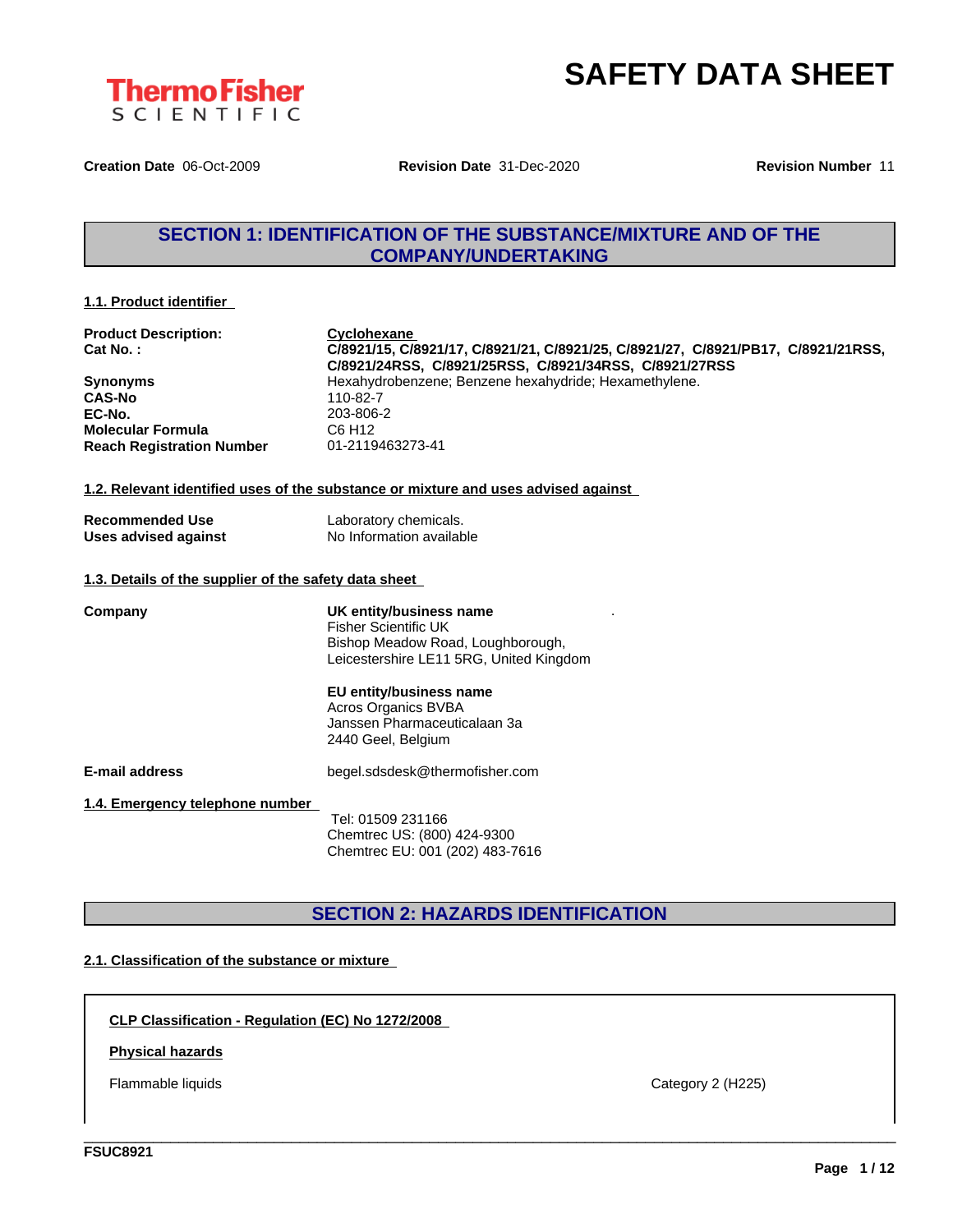#### **Health hazards**

Aspiration Toxicity Category 1 (H304) Skin Corrosion/Irritation **Category 2 (H315)** Category 2 (H315) Specific target organ toxicity - (single exposure) Category 3 (H336)

#### **Environmental hazards**

Acute aquatic toxicity **Category 1** (H400) Chronic aquatic toxicity Category 1 (H410)

*Full text of Hazard Statements: see section 16*

#### **2.2. Label elements**



**Signal Word Danger**

#### **Hazard Statements**

H225 - Highly flammable liquid and vapor

H304 - May be fatal if swallowed and enters airways

H315 - Causes skin irritation

H336 - May cause drowsiness or dizziness

H410 - Very toxic to aquatic life with long lasting effects

#### **Precautionary Statements**

P280 - Wear protective gloves/protective clothing/eye protection/face protection

P301 + P310 - IF SWALLOWED: Immediately call a POISON CENTER or doctor/physician

P331 - Do NOT induce vomiting

P302 + P352 - IF ON SKIN: Wash with plenty of soap and water

P304 + P340 - IF INHALED: Remove victim to fresh air and keep at rest in a position comfortable for breathing

P210 - Keep away from heat, hot surfaces, sparks, open flames and other ignition sources. No smoking

#### **2.3. Other hazards**

Substance is not considered persistent, bioaccumulative and toxic (PBT) / very persistent and very bioaccumulative (vPvB)

Toxic to terrestrial vertebrates

# **SECTION 3: COMPOSITION/INFORMATION ON INGREDIENTS**

#### **3.1. Substances**

| <b>Component</b> | <b>CAS-No</b> | EC-No.    | Weight % | CLP Classification - Regulation (EC) No<br>1272/2008              |
|------------------|---------------|-----------|----------|-------------------------------------------------------------------|
| Cyclohexane      | 110-82-7      | 203-806-2 | >95      | Flam. Lig. 2 (H225)<br>Asp. Tox. 1 (H304)<br>Skin Irrit. 2 (H315) |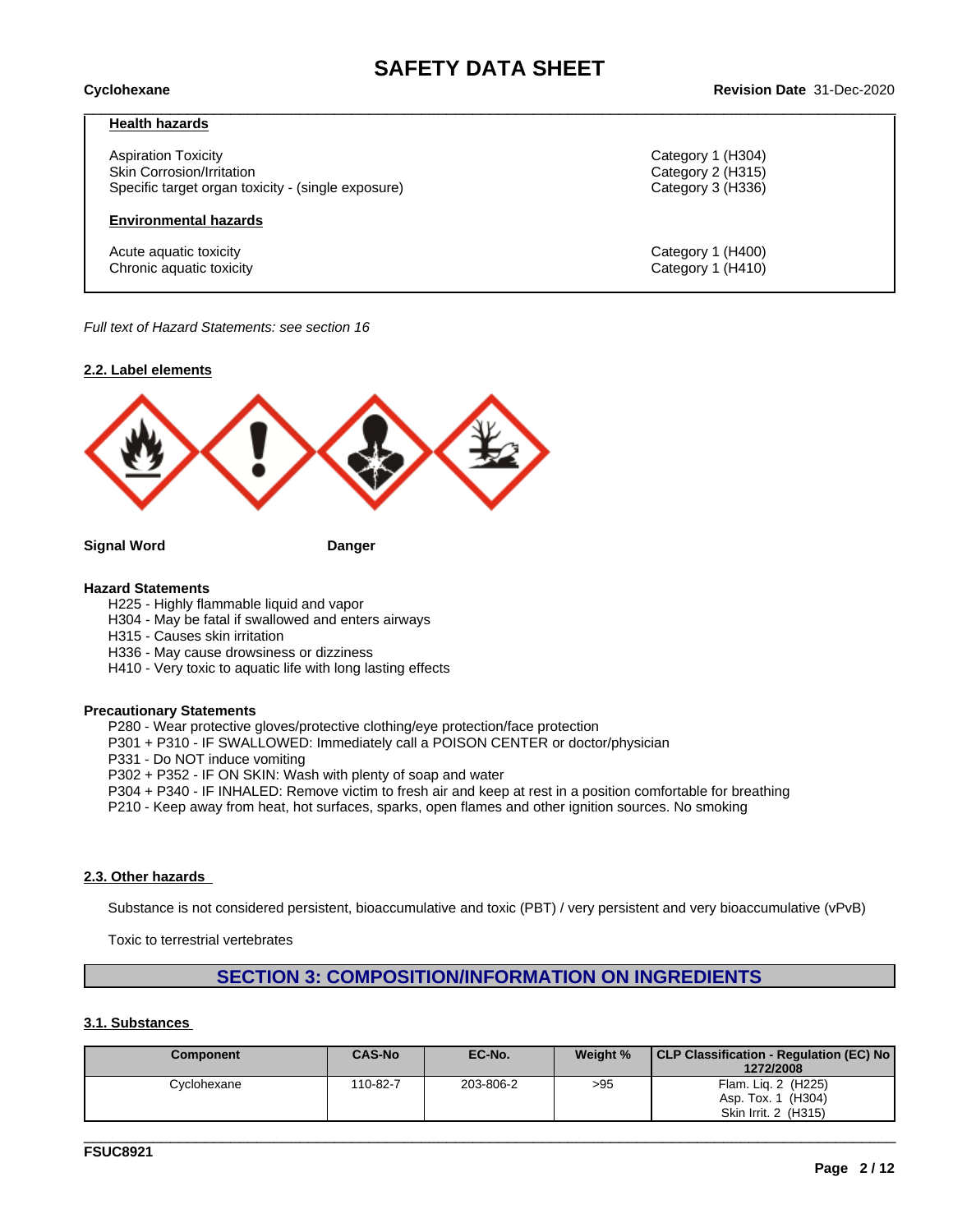| Cyclohexane | <b>Revision Date 31-Dec-2020</b>                                       |
|-------------|------------------------------------------------------------------------|
|             | STOT SE 3 (H336)<br>Aquatic Acute 1 (H400)<br>Aquatic Chronic 1 (H410) |

| Component   | <b>Specific concentration limits</b><br>(0.011)<br>こしし こ | <b>M-Factor</b> | <b>Component notes</b> |
|-------------|----------------------------------------------------------|-----------------|------------------------|
| :vclohexane |                                                          |                 |                        |

| <b>Reach Registration Number</b> | 01-2119463273-41 |
|----------------------------------|------------------|

*Full text of Hazard Statements: see section 16*

### **SECTION 4: FIRST AID MEASURES**

#### **4.1. Description of first aid measures**

| <b>Eye Contact</b>                                               | Rinse immediately with plenty of water, also under the eyelids, for at least 15 minutes. Get<br>medical attention.                                                                                                                                                                                                                                                                                    |
|------------------------------------------------------------------|-------------------------------------------------------------------------------------------------------------------------------------------------------------------------------------------------------------------------------------------------------------------------------------------------------------------------------------------------------------------------------------------------------|
| <b>Skin Contact</b>                                              | Wash off immediately with soap and plenty of water for at least 15 minutes. Get medical<br>attention.                                                                                                                                                                                                                                                                                                 |
| Ingestion                                                        | Do NOT induce vomiting. Aspiration hazard. Call a physician or poison control center<br>immediately.                                                                                                                                                                                                                                                                                                  |
| <b>Inhalation</b>                                                | Remove to fresh air. If breathing is difficult, give oxygen. Do not use mouth-to-mouth<br>method if victim ingested or inhaled the substance; give artificial respiration with the aid of a<br>pocket mask equipped with a one-way valve or other proper respiratory medical device.<br>Aspiration into lungs can produce severe lung damage. Get medical attention immediately if<br>symptoms occur. |
| Self-Protection of the First Aider                               | Ensure that medical personnel are aware of the material(s) involved, take precautions to<br>protect themselves and prevent spread of contamination.                                                                                                                                                                                                                                                   |
| 4.2. Most important symptoms and effects, both acute and delayed |                                                                                                                                                                                                                                                                                                                                                                                                       |
|                                                                  | Difficulty in breathing. Symptoms of overexposure may be headache, dizziness, tiredness,<br>nausea and vomiting                                                                                                                                                                                                                                                                                       |
|                                                                  | 4.3. Indication of any immediate medical attention and special treatment needed                                                                                                                                                                                                                                                                                                                       |
|                                                                  |                                                                                                                                                                                                                                                                                                                                                                                                       |

**Notes to Physician** Treat symptomatically. Symptoms may be delayed.

#### **SECTION 5: FIREFIGHTING MEASURES**

#### **5.1. Extinguishing media**

#### **Suitable Extinguishing Media**

CO 2, dry chemical, dry sand, alcohol-resistant foam. Water mist may be used to cool closed containers.

#### **Extinguishing media which must not be used for safety reasons**

Do not use a solid water stream as it may scatter and spread fire.

#### **5.2. Special hazards arising from the substance or mixture**

Flammable. Risk of ignition. Vapors may form explosive mixtures with air. Vapors may travel to source of ignition and flash back. Containers may explode when heated. Do not allow run-off from fire-fighting to enter drains or water courses.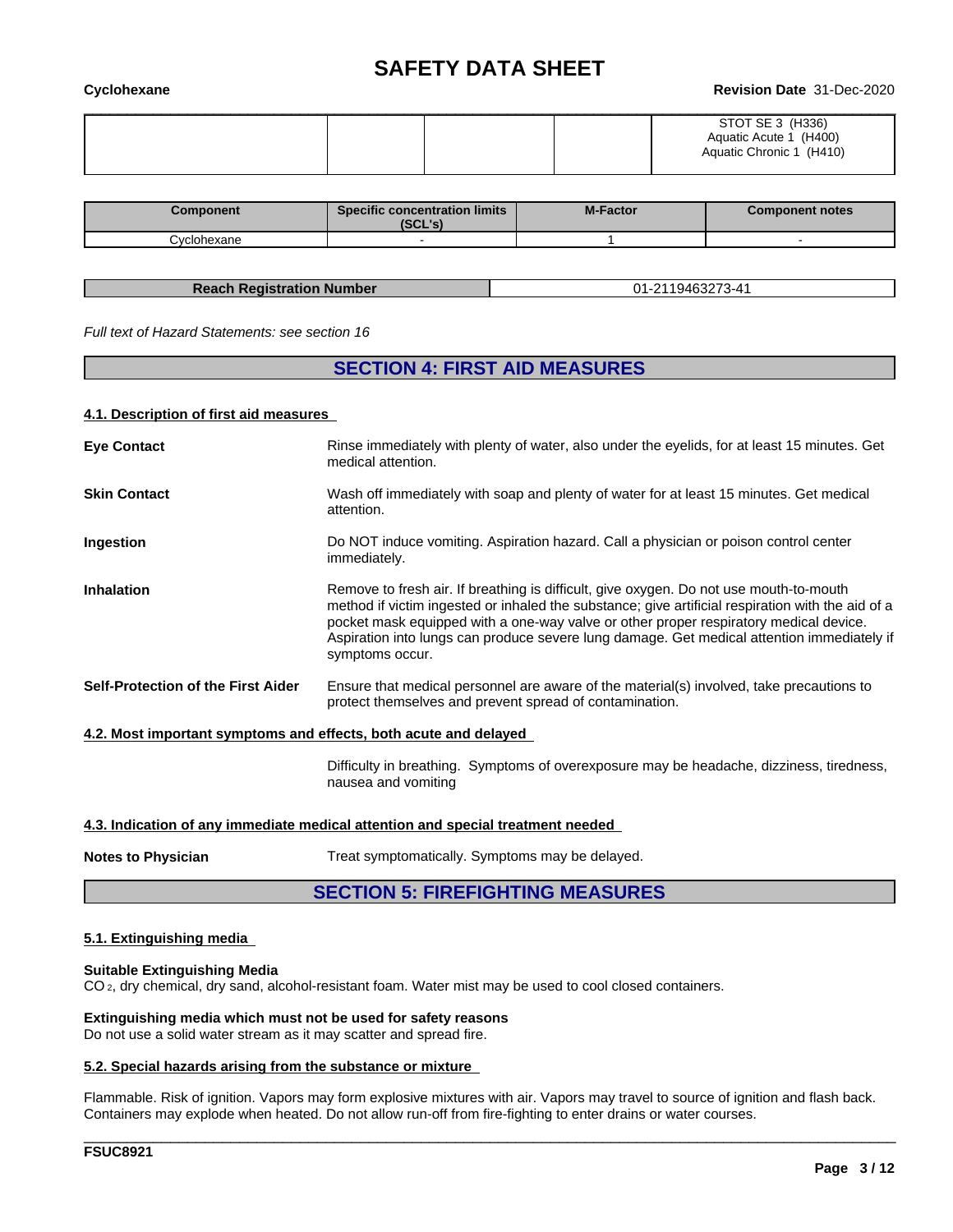#### **Hazardous Combustion Products**

Carbon monoxide (CO), Carbon dioxide (CO2).

#### **5.3. Advice for firefighters**

As in any fire, wear self-contained breathing apparatus pressure-demand, MSHA/NIOSH (approved or equivalent) and full protective gear. Thermal decomposition can lead to release of irritating gases and vapors.

### **SECTION 6: ACCIDENTAL RELEASE MEASURES**

#### **6.1. Personal precautions, protective equipment and emergency procedures**

Use personal protective equipment as required. Remove all sources of ignition. Take precautionary measures against static discharges.

#### **6.2. Environmental precautions**

Avoid release to the environment. Do not flush into surface water or sanitary sewer system. See Section 12 for additional Ecological Information.

#### **6.3. Methods and material for containment and cleaning up**

Remove all sources of ignition. Soak up with inert absorbent material. Keep in suitable, closed containers for disposal. Use spark-proof tools and explosion-proof equipment. Take precautionary measures against static discharges.

#### **6.4. Reference to other sections**

Refer to protective measures listed in Sections 8 and 13.

#### **SECTION 7: HANDLING AND STORAGE**

#### **7.1. Precautions for safe handling**

Wear personal protective equipment/face protection. Ensure adequate ventilation. Do not breathe mist/vapors/spray. Avoid contact with skin, eyes or clothing. Keep away from open flames, hot surfaces and sources of ignition. Use only non-sparking tools. Use spark-proof tools and explosion-proof equipment. Take precautionary measures against static discharges.

#### **Hygiene Measures**

Handle in accordance with good industrial hygiene and safety practice. Keep away from food, drink and animal feeding stuffs. Do not eat, drink or smoke when using this product. Remove and wash contaminated clothing and gloves, including the inside, before re-use. Wash hands before breaks and after work.

#### **7.2. Conditions for safe storage, including any incompatibilities**

Keep containers tightly closed in a dry, cool and well-ventilated place. Keep away from heat, sparks and flame. Flammables area.

**Technical Rules for Hazardous Substances (TRGS) 510 Storage Class (LGK) (Germany)** Class 3

#### **7.3. Specific end use(s)**

Use in laboratories

### **SECTION 8: EXPOSURE CONTROLS/PERSONAL PROTECTION**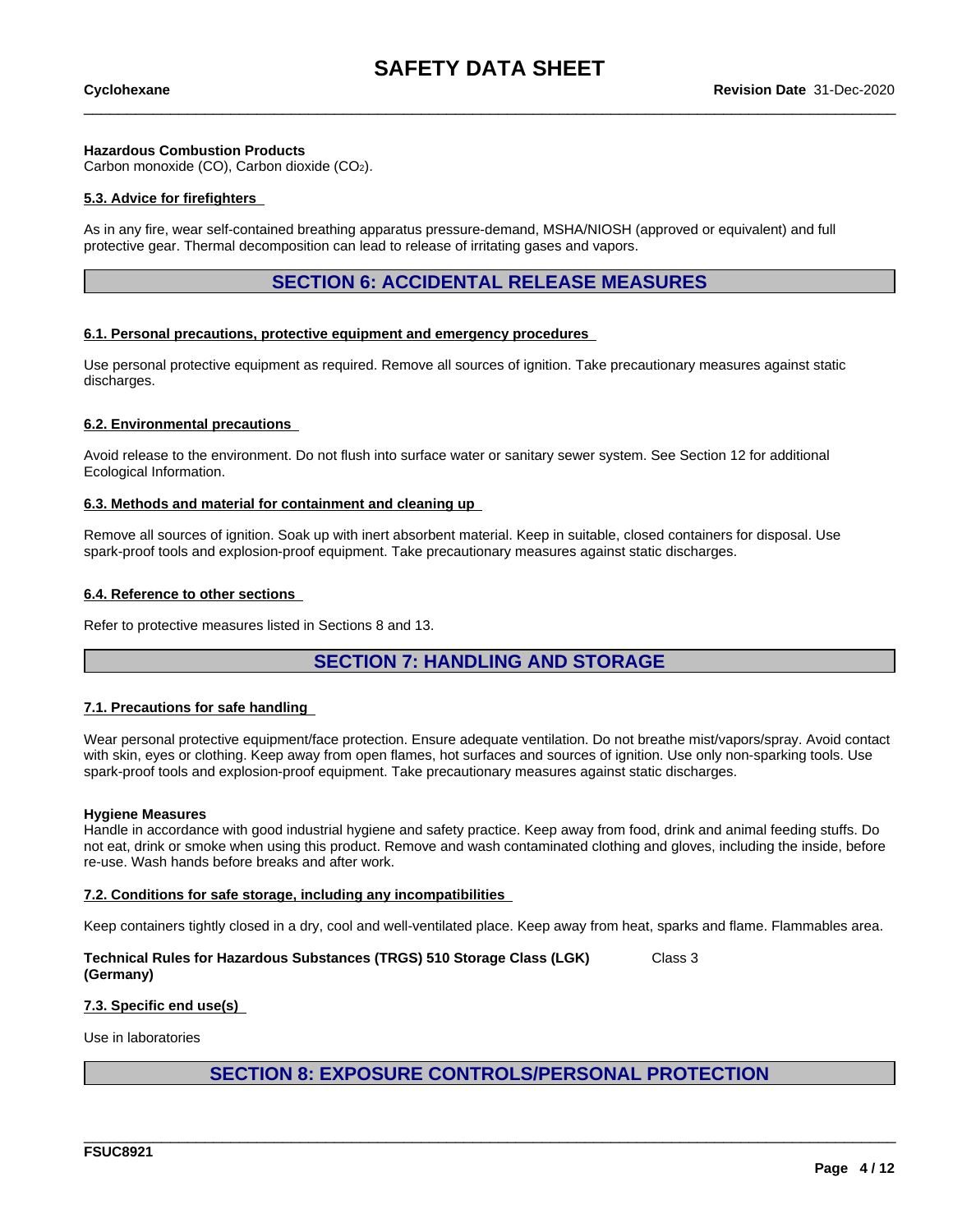#### **8.1. Control parameters**

#### **Exposure limits**

List source(s): **EU** - Commission Directive (EU) 2019/1831 of 24 October 2019 establishing a fifth list ofindicative occupational exposure limit values pursuant to Council Directive 98/24/EC and amending Commission Directive 2000/39/EC UK - EH40/2005 Work Exposure Limits, Third edition. Published 2018. **IRE -** 2018 Code of Practice for the Chemical Agents Regulations, Schedule 1. Published by the Health and Safety Authority

| Component          | The United Kinadom                 | <b>European Union</b>           | Ireland                             |
|--------------------|------------------------------------|---------------------------------|-------------------------------------|
| <b>Cyclohexane</b> | STEL: 300 ppm 15 min               | TWA: 200 ppm (8hr)              | TWA: 200 ppm 8 hr.                  |
|                    | STEL: $1050 \text{ mg/m}^3$ 15 min | TWA: $700 \text{ mg/m}^3$ (8hr) | TWA: 700 mg/m <sup>3</sup> 8 hr.    |
|                    | TWA: 100 ppm 8 hr                  |                                 | STEL: 600 ppm 15 min                |
|                    | TWA: $350 \text{ ma/m}^3$ 8 hr     |                                 | STEL: 2100 mg/m <sup>3</sup> 15 min |

#### **Biological limit values**

List source(s):

#### **Monitoring methods**

BS EN 14042:2003 Title Identifier: Workplace atmospheres. Guide for the application and use of procedures for the assessment of exposure to chemical and biological agents.

MDHS70 General methods for sampling airborne gases and vapours

MDHS 88 Volatile organic compounds in air. Laboratory method using diffusive samplers, solvent desorption and gas chromatography

MDHS 96 Volatile organic compounds in air - Laboratory method using pumped solid sorbent tubes, solvent desorption and gas chromatography

#### **Derived No Effect Level (DNEL)** See table for values

| Route of exposure | Acute effects (local) | <b>Acute effects</b><br>(systemic) | <b>Chronic effects</b><br>(local) | <b>Chronic effects</b><br>(systemic) |
|-------------------|-----------------------|------------------------------------|-----------------------------------|--------------------------------------|
| Oral              |                       |                                    |                                   |                                      |
| Dermal            |                       |                                    |                                   | 2016 mg/kg/day                       |
| <b>Inhalation</b> | $700 \text{ ma/m}^3$  | 700 mg/m $3$                       | $700 \text{ ma/m}^3$              | $700 \text{ ma/m}^3$                 |

**Predicted No Effect Concentration** See values below. **(PNEC)**

| <b>Fresh water</b>              | $0.207$ mg/l |
|---------------------------------|--------------|
| <b>Fresh water sediment</b>     | 3.627 mg/kg  |
| <b>Marine water</b>             | $0.207$ mg/l |
| <b>Marine water sediment</b>    | 3.627 mg/kg  |
| Microorganisms in sewage        | $3.24$ mg/l  |
| treatment<br>Soil (Agriculture) | $2.99$ mg/kg |

#### **8.2. Exposure controls**

#### **Engineering Measures**

Ensure that eyewash stations and safety showers are close to the workstation location. Use explosion-proof

electrical/ventilating/lighting/equipment. Ensure adequate ventilation, especially in confined areas.

Wherever possible, engineering control measures such as the isolation or enclosure of the process, the introduction of process or equipment changes to minimise release or contact, and the use of properly designed ventilation systems, should be adopted to control hazardous materials at source

| Personal protective equipment<br><b>Eve Protection</b> | Wear safety glasses with side shields (or goggles) (European standard - EN 166) |
|--------------------------------------------------------|---------------------------------------------------------------------------------|
| <b>Hand Protection</b>                                 | Protective gloves                                                               |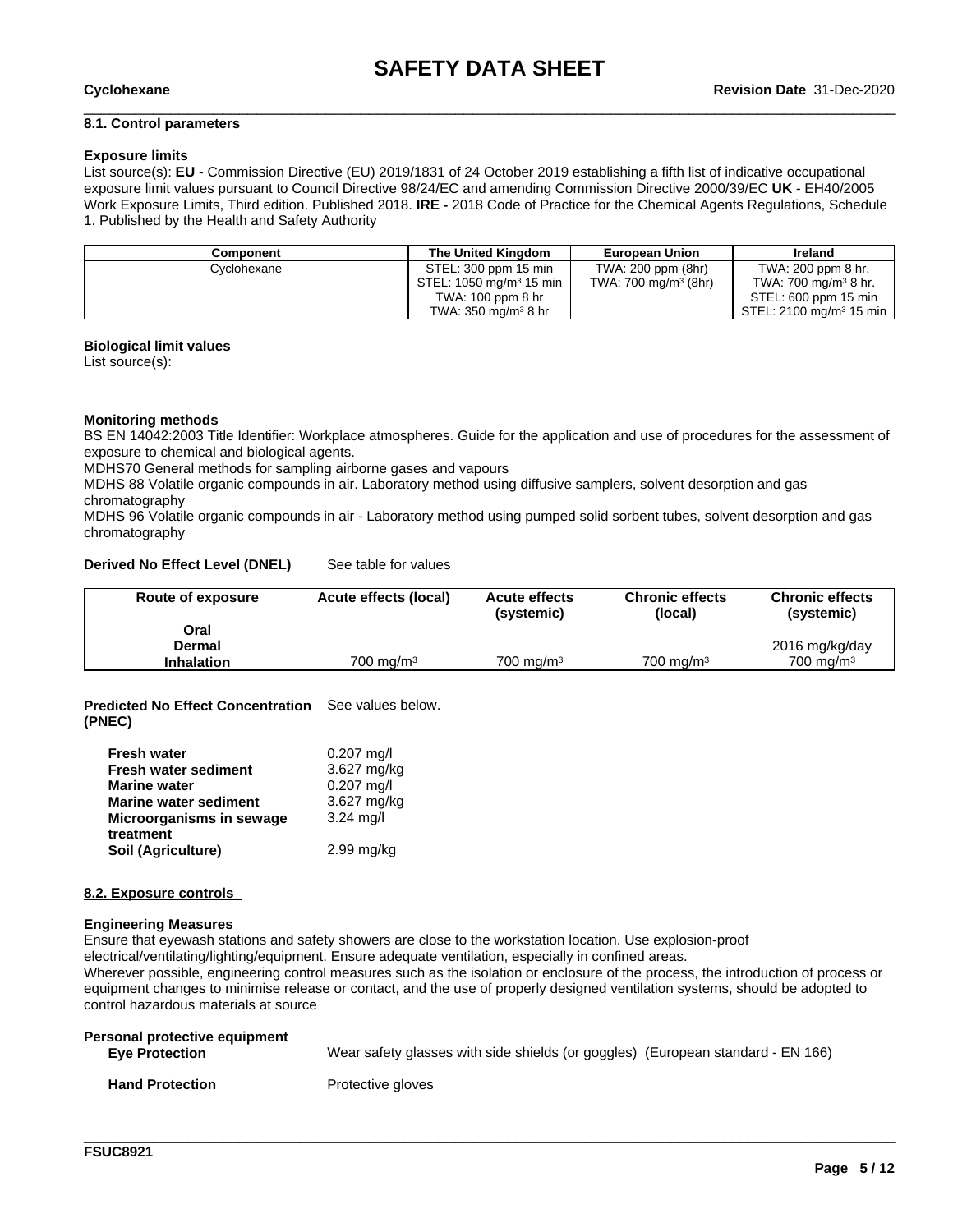| Cyclohexane     |                          |                        |                    | <b>Revision Date 31-Dec-2020</b>         |
|-----------------|--------------------------|------------------------|--------------------|------------------------------------------|
| Glove material  | <b>Breakthrough time</b> | <b>Glove thickness</b> | <b>EU standard</b> | <b>Glove comments</b>                    |
| Nitrile rubber  | $>$ 480 minutes          | $0.38 - 0.56$ mm       | ∟evel 6            | As tested under EN374-3 Determination of |
| Viton $(R)$     | > 480 minutes            | $0.7$ mm               | EN 374             | Resistance to Permeation by Chemicals    |
| Neoprene gloves | $<$ 240 minutes          | $0.45$ mm              |                    |                                          |

**Skin and body protection** Wear appropriate protective gloves and clothing to prevent skin exposure

Inspect gloves before use.

Please observe the instructions regarding permeability and breakthrough time which are provided by the supplier of the gloves. (Refer to manufacturer/supplier for information)

Ensure gloves are suitable for the task: Chemical compatability, Dexterity, Operational conditions, User susceptibility, e.g. sensitisation effects, also take into consideration the specific local conditions under which the product is used, such as the danger of cuts, abrasion.

Remove gloves with care avoiding skin contamination.

| <b>Respiratory Protection</b>          | When workers are facing concentrations above the exposure limit they must use<br>appropriate certified respirators.<br>To protect the wearer, respiratory protective equipment must be the correct fit and be used<br>and maintained properly                                                                                     |
|----------------------------------------|-----------------------------------------------------------------------------------------------------------------------------------------------------------------------------------------------------------------------------------------------------------------------------------------------------------------------------------|
| Large scale/emergency use              | Use a NIOSH/MSHA or European Standard EN 136 approved respirator if exposure limits<br>are exceeded or if irritation or other symptoms are experienced<br><b>Recommended Filter type:</b> Organic gases and vapours filter Type A Brown conforming to<br>EN14387                                                                  |
| Small scale/Laboratory use             | Use a NIOSH/MSHA or European Standard EN 149:2001 approved respirator if exposure<br>limits are exceeded or if irritation or other symptoms are experienced.<br><b>Recommended half mask:-</b> Valve filtering: EN405; or: Half mask: EN140; plus filter, EN<br>141<br>When RPE is used a face piece Fit Test should be conducted |
| <b>Environmental exposure controls</b> | Prevent product from entering drains. Do not allow material to contaminate ground water                                                                                                                                                                                                                                           |

system. Local authorities should be advised if significant spillages cannot be contained.

### **SECTION 9: PHYSICAL AND CHEMICAL PROPERTIES**

\_\_\_\_\_\_\_\_\_\_\_\_\_\_\_\_\_\_\_\_\_\_\_\_\_\_\_\_\_\_\_\_\_\_\_\_\_\_\_\_\_\_\_\_\_\_\_\_\_\_\_\_\_\_\_\_\_\_\_\_\_\_\_\_\_\_\_\_\_\_\_\_\_\_\_\_\_\_\_\_\_\_\_\_\_\_\_\_\_\_\_\_\_\_

#### **9.1. Information on basic physical and chemical properties**

| <b>Physical State</b>                          | Liquid                   |                                 |  |
|------------------------------------------------|--------------------------|---------------------------------|--|
| Appearance                                     | Colorless                |                                 |  |
| Odor                                           | sweet                    |                                 |  |
| <b>Odor Threshold</b>                          | No data available        |                                 |  |
| <b>Melting Point/Range</b>                     | 6.5 °C / 43.7 °F         |                                 |  |
| <b>Softening Point</b>                         | No data available        |                                 |  |
| <b>Boiling Point/Range</b>                     | 81 °C / 177.8 °F         |                                 |  |
| <b>Flammability (liquid)</b>                   | Highly flammable         | On basis of test data           |  |
| <b>Flammability (solid,gas)</b>                | Not applicable           | Liquid                          |  |
| <b>Explosion Limits</b>                        | <b>Lower</b> $1.2$ vol%  |                                 |  |
|                                                | Upper $8.4$ vol%         |                                 |  |
| <b>Flash Point</b>                             | $-18$ °C / $-0.4$ °F     | <b>Method - CC (closed cup)</b> |  |
| <b>Autoignition Temperature</b>                | 260 °C / 500 °F          |                                 |  |
| <b>Decomposition Temperature</b>               | No data available        |                                 |  |
| рH                                             | No information available |                                 |  |
| <b>Viscosity</b>                               | 0.94 mPa.s @ 20 °C       |                                 |  |
| <b>Water Solubility</b>                        | practically insoluble    | $0.052$ g/l                     |  |
| Solubility in other solvents                   | No information available |                                 |  |
| <b>Partition Coefficient (n-octanol/water)</b> |                          |                                 |  |
| <b>Component</b>                               | log Pow                  |                                 |  |
| Cyclohexane                                    | 3.44                     |                                 |  |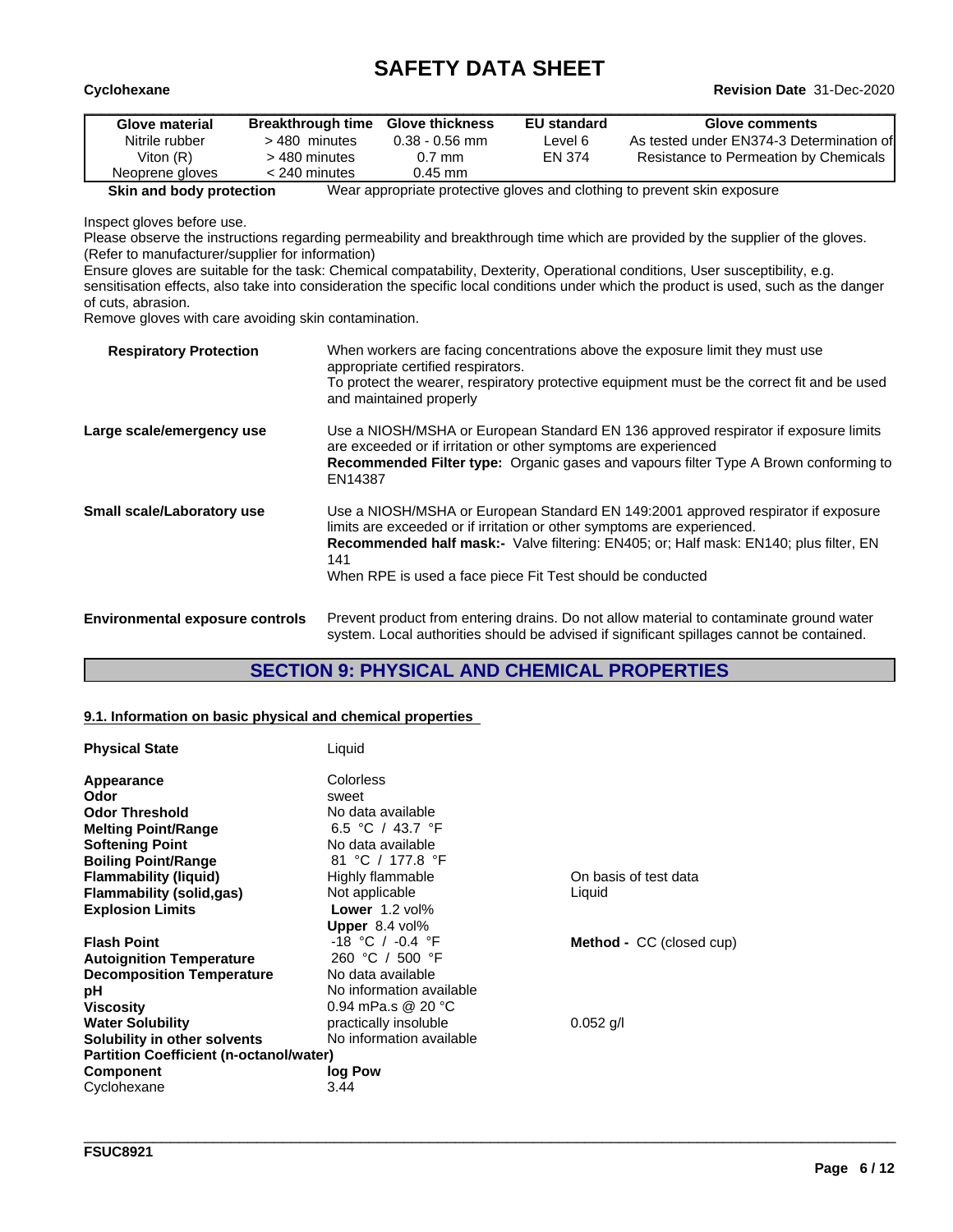**Particle characteristics** Not applicable (liquid) **Vapor Pressure** 104 mbar @ 20 °C **Density** / **Specific Gravity** 0.770 **Bulk Density Contract Contract Contract Contract Contract Contract Contract Contract Contract Contract Contract Contract Contract Contract Contract Contract Contract Contract Contract Contract Contract Contract Contract Vapor Density** 2.90

**9.2. Other information**

**Molecular Formula** C6 H12 **Molecular Weight** 84.15

 $(Air = 1.0)$ 

**Explosive Properties** Vapors may form explosive mixtures with air **Evaporation Rate** 6.1 - (Butyl Acetate = 1.0)

### **SECTION 10: STABILITY AND REACTIVITY**

| 10.1. Reactivity                                              | None known, based on information available                                                               |
|---------------------------------------------------------------|----------------------------------------------------------------------------------------------------------|
| 10.2. Chemical stability                                      | Stable under normal conditions.                                                                          |
| 10.3. Possibility of hazardous reactions                      |                                                                                                          |
| <b>Hazardous Polymerization</b><br><b>Hazardous Reactions</b> | Hazardous polymerization does not occur.<br>None under normal processing.                                |
| 10.4. Conditions to avoid                                     | Incompatible products. Excess heat. Keep away from open flames, hot surfaces and<br>sources of ignition. |
| 10.5. Incompatible materials                                  | Strong oxidizing agents.                                                                                 |

#### **10.6. Hazardous decomposition products**

Carbon monoxide (CO). Carbon dioxide (CO2).

**SECTION 11: TOXICOLOGICAL INFORMATION**

**11.1. Information on hazard classes as defined in Regulation (EC) No 1272/2008**

**Product Information**

**(a) acute toxicity;**

**Oral** Based on available data, the classification criteria are not met **Dermal** Based on available data, the classification criteria are not met **Inhalation** Based on available data, the classification criteria are not met

\_\_\_\_\_\_\_\_\_\_\_\_\_\_\_\_\_\_\_\_\_\_\_\_\_\_\_\_\_\_\_\_\_\_\_\_\_\_\_\_\_\_\_\_\_\_\_\_\_\_\_\_\_\_\_\_\_\_\_\_\_\_\_\_\_\_\_\_\_\_\_\_\_\_\_\_\_\_\_\_\_\_\_\_\_\_\_\_\_\_\_\_\_\_

| Component   | LD50 Oral         | <b>LD50 Dermal</b>   | <b>LC50 Inhalation</b>                           |
|-------------|-------------------|----------------------|--------------------------------------------------|
| Cvclohexane | Rat<br>5000 mg/kg | Rabbit<br>2000 ma/ka | $\sim$ $\sim$<br>9500 ppm<br>Rat ) 4 h<br>-C50 * |
|             |                   |                      |                                                  |

**(b) skin corrosion/irritation;** Category 2

**(c) serious eye damage/irritation;** Based on available data, the classification criteria are not met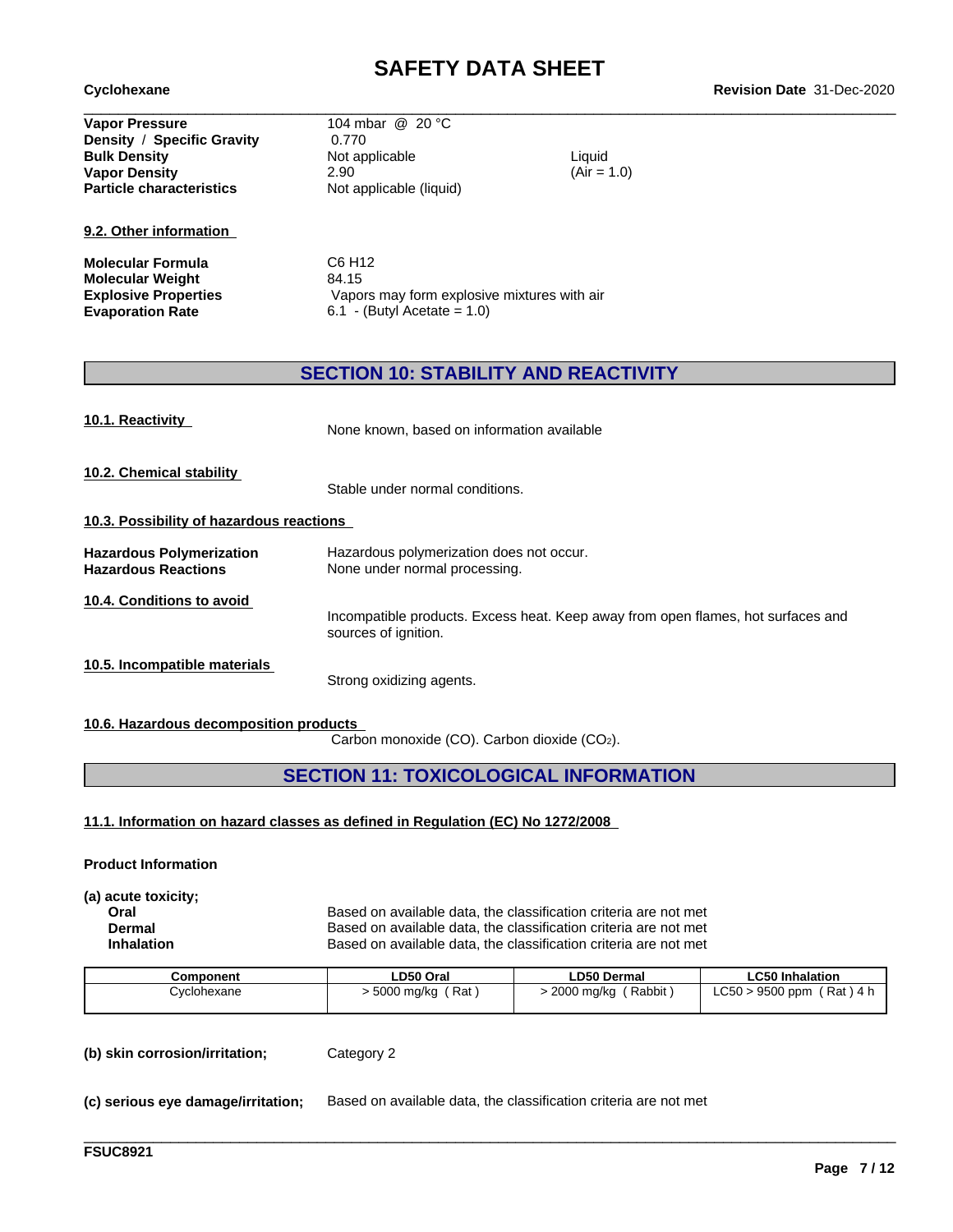| (d) respiratory or skin sensitization;<br><b>Respiratory</b><br><b>Skin</b> | Based on available data, the classification criteria are not met<br>Based on available data, the classification criteria are not met |
|-----------------------------------------------------------------------------|--------------------------------------------------------------------------------------------------------------------------------------|
| (e) germ cell mutagenicity;                                                 | Based on available data, the classification criteria are not met                                                                     |
| (f) carcinogenicity;                                                        | Based on available data, the classification criteria are not met                                                                     |
|                                                                             | There are no known carcinogenic chemicals in this product                                                                            |
| (g) reproductive toxicity;                                                  | Based on available data, the classification criteria are not met                                                                     |
| (h) STOT-single exposure;                                                   | Category 3                                                                                                                           |
| <b>Results / Target organs</b>                                              | Central nervous system (CNS).                                                                                                        |
| (i) STOT-repeated exposure;                                                 | Based on available data, the classification criteria are not met                                                                     |
| <b>Target Organs</b>                                                        | None known.                                                                                                                          |
| (j) aspiration hazard;                                                      | Category 1                                                                                                                           |
| delayed                                                                     | Symptoms / effects, both acute and Symptoms of overexposure may be headache, dizziness, tiredness, nausea and vomiting.              |

#### **11.2. Information on other hazards**

| <b>Endocrine Disrupting Properties</b> | Assess endocrine disrupting properties for human health. This product does not contain any |
|----------------------------------------|--------------------------------------------------------------------------------------------|
|                                        | known or suspected endocrine disruptors.                                                   |

# **SECTION 12: ECOLOGICAL INFORMATION**

| 12.1. Toxicity             |  |
|----------------------------|--|
| <b>Ecotoxicity effects</b> |  |

**Example 3** Very toxic to aquatic organisms, may cause long-term adverse effects in the aquatic environment. The product contains following substances which are hazardous for the environment.

\_\_\_\_\_\_\_\_\_\_\_\_\_\_\_\_\_\_\_\_\_\_\_\_\_\_\_\_\_\_\_\_\_\_\_\_\_\_\_\_\_\_\_\_\_\_\_\_\_\_\_\_\_\_\_\_\_\_\_\_\_\_\_\_\_\_\_\_\_\_\_\_\_\_\_\_\_\_\_\_\_\_\_\_\_\_\_\_\_\_\_\_\_\_

| $EC50 = 0.9$ mg/l/48h<br>Cyclohexane<br>EC50 >500 mg/L/72h<br>LC50: 48.87 - 68.76 mg/L, 96h<br>static (Poecilia reticulata)<br>LC50: 24.99 - 44.69 mg/L, 96h<br>static (Lepomis macrochirus)<br>LC50: 23.03 - 42.07 mg/L, 96h<br>static (Pimephales promelas) |
|---------------------------------------------------------------------------------------------------------------------------------------------------------------------------------------------------------------------------------------------------------------|
| LC50: 3.96 - 5.18 mg/L, 96h<br>flow-through (Pimephales<br>promelas)                                                                                                                                                                                          |

| Component           | crotox                                              | <b>M-Factor</b> |
|---------------------|-----------------------------------------------------|-----------------|
| <i>:</i> ∨clohexane | $350 = 85.5$ mg/L 5 min<br>ືບບ∪⊵                    |                 |
|                     | EC50<br>$\sim$<br>$10 \text{ min}$<br>ີ 1 = 93 mg/L |                 |

#### **12.2. Persistence and degradability** Readily biodegradable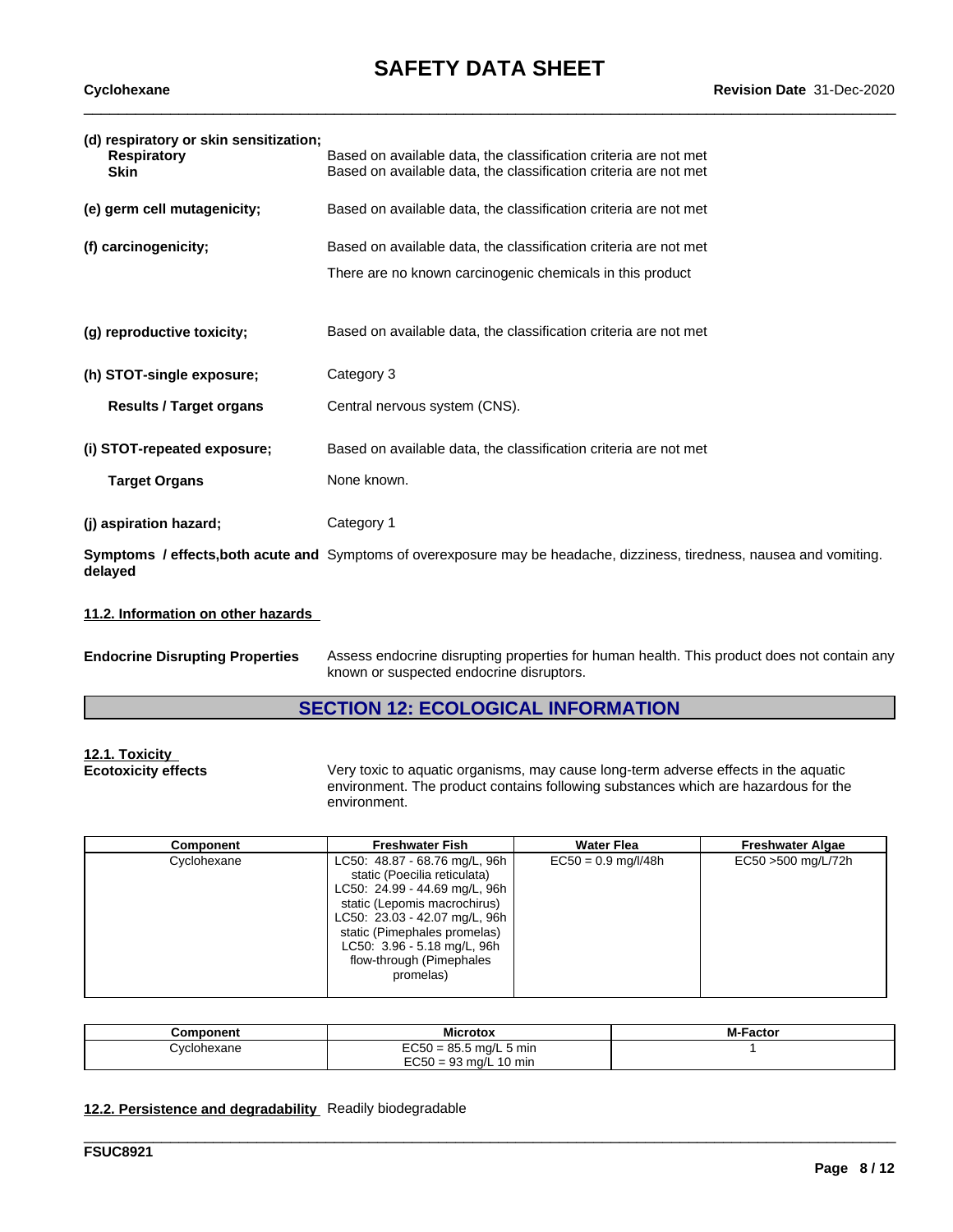# **SAFETY DATA SHEET**<br>Revision Date 31-Dec-2020

| Cyclohexane                                                                                            |                                                                                                                                  | <b>Revision Date 31-Dec-2020</b>                                                              |  |
|--------------------------------------------------------------------------------------------------------|----------------------------------------------------------------------------------------------------------------------------------|-----------------------------------------------------------------------------------------------|--|
| <b>Persistence</b>                                                                                     | Persistence is unlikely, based on information available.                                                                         |                                                                                               |  |
| <b>Component</b>                                                                                       |                                                                                                                                  | Degradability                                                                                 |  |
| Cyclohexane<br>$110-82-7$ ( $>95$ )                                                                    |                                                                                                                                  | 77% (28d)                                                                                     |  |
| <b>Degradation in sewage</b>                                                                           | Contains substances known to be hazardous to the environment or not degradable in waste                                          |                                                                                               |  |
| treatment plant                                                                                        | water treatment plants.                                                                                                          |                                                                                               |  |
| 12.3. Bioaccumulative potential                                                                        | Bioaccumulation is unlikely                                                                                                      |                                                                                               |  |
| Component                                                                                              | log Pow                                                                                                                          | <b>Bioconcentration factor (BCF)</b>                                                          |  |
| Cyclohexane                                                                                            | 3.44                                                                                                                             | 83.15                                                                                         |  |
|                                                                                                        | air                                                                                                                              | surfaces Will likely be mobile in the environment due to its volatility. Disperses rapidly in |  |
| 12.5. Results of PBT and vPvB<br>assessment                                                            | Substance is not considered persistent, bioaccumulative and toxic (PBT) / very persistent<br>and very bioaccumulative (vPvB).    |                                                                                               |  |
| 12.6. Endocrine disrupting<br>properties<br><b>Endocrine Disruptor Information</b>                     | This product does not contain any known or suspected endocrine disruptors                                                        |                                                                                               |  |
| 12.7. Other adverse effects<br><b>Persistent Organic Pollutant</b><br><b>Ozone Depletion Potential</b> | This product does not contain any known or suspected substance<br>This product does not contain any known or suspected substance |                                                                                               |  |
|                                                                                                        | <b>OFOTION 10 DIODOOAL OQNOIDED ATIONS</b>                                                                                       |                                                                                               |  |

#### **SECTION 13: DISPOSAL CONSIDERATIONS**

#### **13.1. Waste treatment methods**

| Waste from Residues/Unused<br><b>Products</b> | Waste is classified as hazardous. Dispose of in accordance with the European Directives<br>on waste and hazardous waste. Dispose of in accordance with local regulations.                                                                                                                  |
|-----------------------------------------------|--------------------------------------------------------------------------------------------------------------------------------------------------------------------------------------------------------------------------------------------------------------------------------------------|
| <b>Contaminated Packaging</b>                 | Dispose of this container to hazardous or special waste collection point. Empty containers<br>retain product residue, (liquid and/or vapor), and can be dangerous. Keep product and<br>empty container away from heat and sources of ignition.                                             |
| European Waste Catalogue (EWC)                | According to the European Waste Catalog, Waste Codes are not product specific, but<br>application specific.                                                                                                                                                                                |
| <b>Other Information</b>                      | Do not flush to sewer. Waste codes should be assigned by the user based on the<br>application for which the product was used. Can be landfilled or incinerated, when in<br>compliance with local regulations. Do not let this chemical enter the environment. Do not<br>empty into drains. |

# **SECTION 14: TRANSPORT INFORMATION**

\_\_\_\_\_\_\_\_\_\_\_\_\_\_\_\_\_\_\_\_\_\_\_\_\_\_\_\_\_\_\_\_\_\_\_\_\_\_\_\_\_\_\_\_\_\_\_\_\_\_\_\_\_\_\_\_\_\_\_\_\_\_\_\_\_\_\_\_\_\_\_\_\_\_\_\_\_\_\_\_\_\_\_\_\_\_\_\_\_\_\_\_\_\_

#### **IMDG/IMO**

| 14.1. UN number                  | UN1145      |
|----------------------------------|-------------|
| 14.2. UN proper shipping name    | Cyclohexane |
| 14.3. Transport hazard class(es) | 3           |
| 14.4. Packing group              |             |
|                                  |             |
| <b>ADR</b>                       |             |

**14.1. UN number** UN1145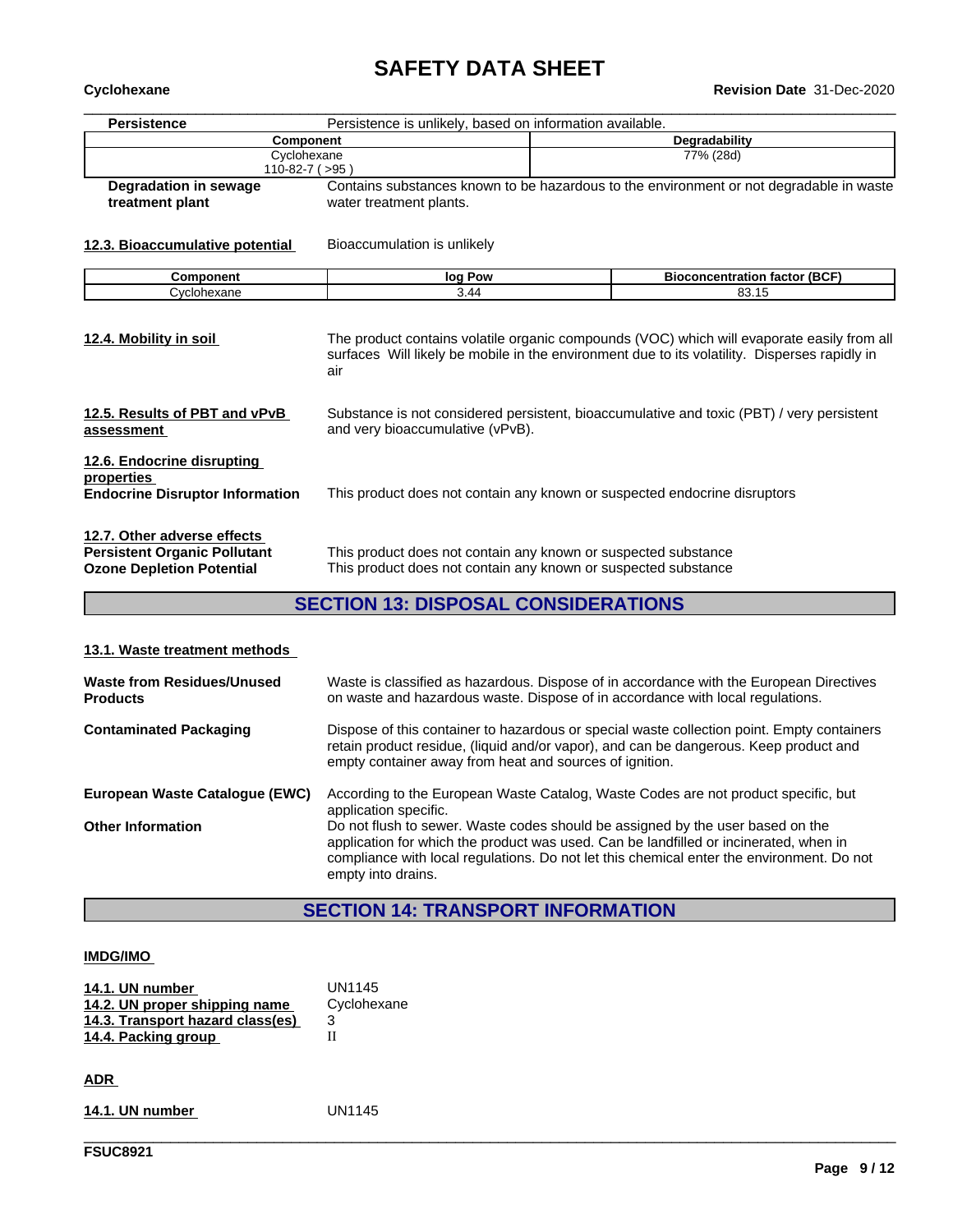\_\_\_\_\_\_\_\_\_\_\_\_\_\_\_\_\_\_\_\_\_\_\_\_\_\_\_\_\_\_\_\_\_\_\_\_\_\_\_\_\_\_\_\_\_\_\_\_\_\_\_\_\_\_\_\_\_\_\_\_\_\_\_\_\_\_\_\_\_\_\_\_\_\_\_\_\_\_\_\_\_\_\_\_\_\_\_\_\_\_\_\_\_\_ **Cyclohexane Revision Date** 31-Dec-2020

**IATA** 

| 14.2. UN proper shipping name    | Cyclohexane |
|----------------------------------|-------------|
| 14.3. Transport hazard class(es) |             |
| 14.4. Packing group              |             |
|                                  |             |
|                                  |             |

| 14.1. UN number<br>14.2. UN proper shipping name<br>14.3. Transport hazard class(es)<br>14.4. Packing group | UN1145<br>Cyclohexane<br>3                                                                               |
|-------------------------------------------------------------------------------------------------------------|----------------------------------------------------------------------------------------------------------|
| 14.5. Environmental hazards                                                                                 | Dangerous for the environment<br>Product is a marine pollutant according to the criteria set by IMDG/IMO |
| 14.6. Special precautions for user                                                                          | No special precautions required                                                                          |
| 14.7. Maritime transport in bulk<br>according to IMO instruments                                            | Not applicable, packaged goods                                                                           |

## **SECTION 15: REGULATORY INFORMATION**

#### **15.1. Safety, health and environmental regulations/legislation specific for the substance or mixture**

#### **International Inventories**

X = listed, Europe (EINECS/ELINCS/NLP), U.S.A. (TSCA), Canada (DSL/NDSL), Philippines (PICCS), China (IECSC), Japan (ENCS), Australia (AICS), Korea (ECL).

| <b>Component</b> | <b>EINECS</b>                | <b>ELINCS</b> | <b>NLF</b> | <b>TSCA</b> | <b>DSL</b> | <b>NDSL</b> | <b>PICCS</b> | <b>ENCS</b> | IFABA<br>ะบอน | <b>AICS</b> | <b>KECL</b> |
|------------------|------------------------------|---------------|------------|-------------|------------|-------------|--------------|-------------|---------------|-------------|-------------|
| Cyclohexane      | 3-806-<br>$\sim$<br>203<br>س |               |            |             |            |             |              |             |               |             | KE-1856     |
|                  |                              |               |            |             |            |             |              |             |               |             |             |

| <b>Component</b> | <b>REACH (1907/2006) - Annex XIV -</b><br><b>Substances Subject to</b><br>Authorization | REACH (1907/2006) - Annex XVII -  <br>Restrictions on Certain Dangerous (1907/2006) article 59 - Candidate<br><b>Substances</b> | <b>REACH Regulation (EC</b><br>List of Substances of Very High<br><b>Concern (SVHC)</b> |
|------------------|-----------------------------------------------------------------------------------------|---------------------------------------------------------------------------------------------------------------------------------|-----------------------------------------------------------------------------------------|
| Cyclohexane      |                                                                                         | Use restricted. See item 57.                                                                                                    |                                                                                         |
|                  |                                                                                         | (see                                                                                                                            |                                                                                         |
|                  |                                                                                         | http://eur-lex.europa.eu/LexUriServ/L                                                                                           |                                                                                         |
|                  |                                                                                         | lexUriServ.do?uri=CELEX:32006R190                                                                                               |                                                                                         |
|                  |                                                                                         | 7:EN:NOT for restriction details)                                                                                               |                                                                                         |

#### Regulation (EC) No 649/2012 of the European Parliament and of the Council of 4 July 2012 concerning the export and **import of dangerous chemicals**

Not applicable

#### **National Regulations**

**WGK Classification** See table for values

| .           | ---<br>Water<br>'VwVwS.<br>:armanu<br><b>Classificatio</b><br>uc | <b>Class</b><br>.uft<br>ermanvش<br>тΔ. |
|-------------|------------------------------------------------------------------|----------------------------------------|
| :vclohexane | WGK2                                                             |                                        |

| Component        | <b>INRS</b><br>$\sim$<br>Cables of<br>France<br>diseases<br>occupational              |
|------------------|---------------------------------------------------------------------------------------|
| clohexane<br>vc' | - RG 84<br>[MP)<br>s maladies professionnelles<br>$\sim$<br>ableaux<br>$\overline{u}$ |
|                  |                                                                                       |

\_\_\_\_\_\_\_\_\_\_\_\_\_\_\_\_\_\_\_\_\_\_\_\_\_\_\_\_\_\_\_\_\_\_\_\_\_\_\_\_\_\_\_\_\_\_\_\_\_\_\_\_\_\_\_\_\_\_\_\_\_\_\_\_\_\_\_\_\_\_\_\_\_\_\_\_\_\_\_\_\_\_\_\_\_\_\_\_\_\_\_\_\_\_

**UK** - Take note of Control of Substances Hazardous to Health Regulations (COSHH) 2002 and 2005 Amendment

#### **15.2. Chemical safety assessment**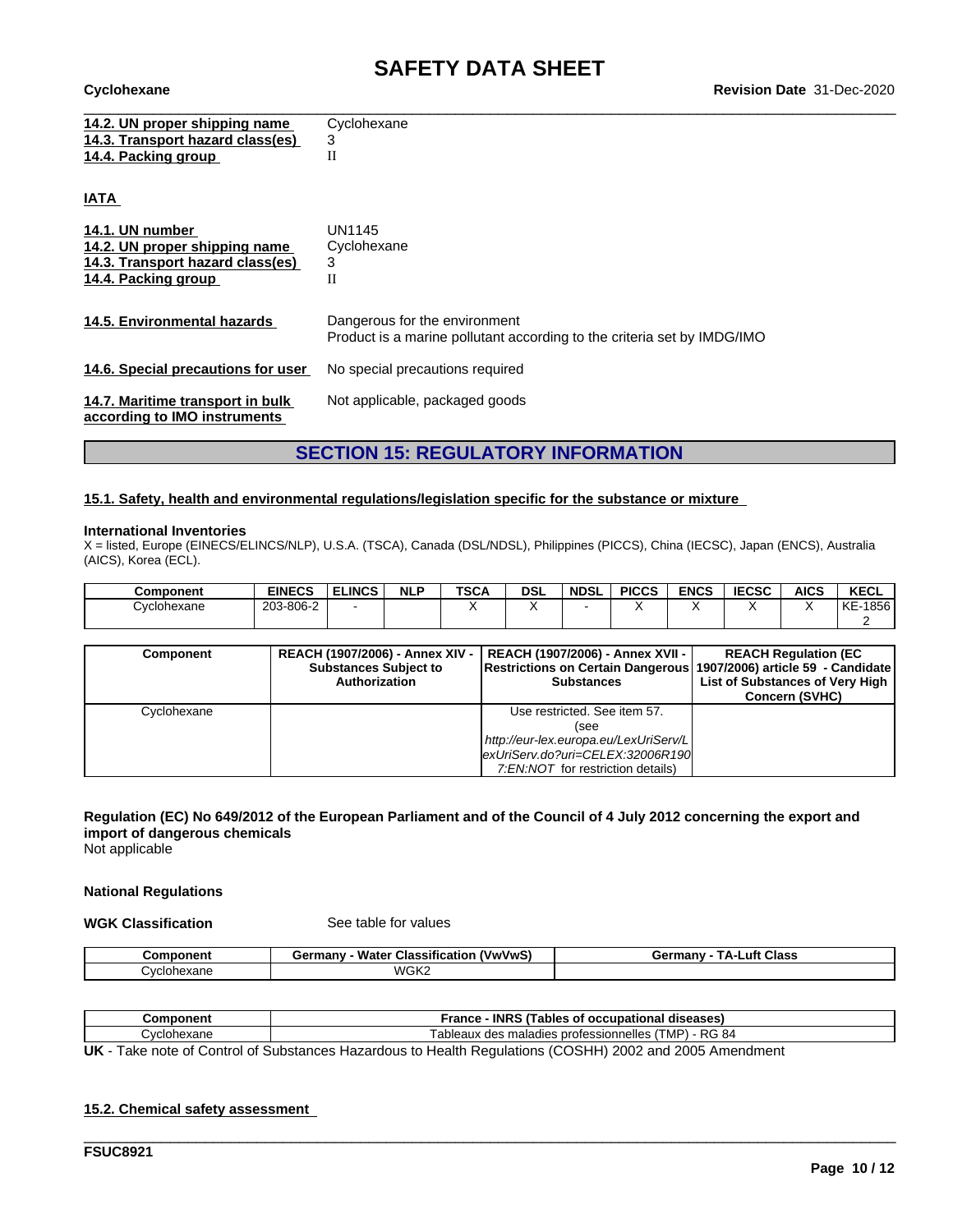A Chemical Safety Assessment/Report (CSA/CSR) has been conducted by the manufacturer/importer

### **SECTION 16: OTHER INFORMATION**

#### **Full text of H-Statements referred to undersections 2 and 3**

H225 - Highly flammable liquid and vapor

H304 - May be fatal if swallowed and enters airways

H315 - Causes skin irritation

H336 - May cause drowsiness or dizziness

H400 - Very toxic to aquatic life

H410 - Very toxic to aquatic life with long lasting effects

#### **Legend**

| <b>CAS</b> - Chemical Abstracts Service                                                                                                                                                                                                                                                                                                                                                                       | <b>TSCA</b> - United States Toxic Substances Control Act Section 8(b)<br>Inventory                                                                                                        |
|---------------------------------------------------------------------------------------------------------------------------------------------------------------------------------------------------------------------------------------------------------------------------------------------------------------------------------------------------------------------------------------------------------------|-------------------------------------------------------------------------------------------------------------------------------------------------------------------------------------------|
| <b>EINECS/ELINCS</b> - European Inventory of Existing Commercial Chemical DSL/NDSL - Canadian Domestic Substances List/Non-Domestic<br>Substances/EU List of Notified Chemical Substances<br><b>PICCS</b> - Philippines Inventory of Chemicals and Chemical Substances<br><b>IECSC</b> - Chinese Inventory of Existing Chemical Substances<br><b>KECL</b> - Korean Existing and Evaluated Chemical Substances | Substances List<br><b>ENCS</b> - Japanese Existing and New Chemical Substances<br><b>AICS</b> - Australian Inventory of Chemical Substances<br>NZIOC - New Zealand Inventory of Chemicals |
| <b>WEL</b> - Workplace Exposure Limit                                                                                                                                                                                                                                                                                                                                                                         | <b>TWA</b> - Time Weighted Average                                                                                                                                                        |
| <b>ACGIH</b> - American Conference of Governmental Industrial Hygienists                                                                                                                                                                                                                                                                                                                                      | <b>IARC</b> - International Agency for Research on Cancer                                                                                                                                 |
| <b>DNEL</b> - Derived No Effect Level                                                                                                                                                                                                                                                                                                                                                                         | Predicted No Effect Concentration (PNEC)                                                                                                                                                  |
| <b>RPE</b> - Respiratory Protective Equipment                                                                                                                                                                                                                                                                                                                                                                 | LD50 - Lethal Dose 50%                                                                                                                                                                    |
| <b>LC50</b> - Lethal Concentration 50%                                                                                                                                                                                                                                                                                                                                                                        | <b>EC50</b> - Effective Concentration 50%                                                                                                                                                 |
| <b>NOEC</b> - No Observed Effect Concentration                                                                                                                                                                                                                                                                                                                                                                | <b>POW</b> - Partition coefficient Octanol: Water                                                                                                                                         |

**PBT** - Persistent, Bioaccumulative, Toxic **very Property Communisties** very Persistent, very Bioaccumulative

Ships

Transport Association

**ICAO/IATA** - International Civil Aviation Organization/International Air

**MARPOL** - International Convention for the Prevention of Pollution from

**ADR** - European Agreement Concerning the International Carriage of Dangerous Goods by Road

**IMO/IMDG** - International Maritime Organization/International Maritime Dangerous Goods Code

**OECD** - Organisation for Economic Co-operation and Development **ATE** - Acute Toxicity Estimate **BCF** - Bioconcentration factor **VOC** (volatile organic compound)

**Key literature references and sources for data**

https://echa.europa.eu/information-on-chemicals

Suppliers safety data sheet, Chemadvisor - LOLI, Merck index, RTECS

#### **Training Advice**

Chemical hazard awareness training, incorporating labelling, Safety Data Sheets (SDS), Personal Protective Equipment (PPE) and hygiene.

Use of personal protective equipment, covering appropriate selection, compatibility, breakthrough thresholds, care, maintenance, fit and standards.

First aid for chemical exposure, including the use of eye wash and safety showers.<br>Fire prevention and fighting, identifying hazards and risks, static electricity, explosive atmospheres posed by vapours and dusts.

| <b>Creation Date</b>    | 06-Oct-2009           |  |
|-------------------------|-----------------------|--|
| <b>Revision Date</b>    | 31-Dec-2020           |  |
| <b>Revision Summary</b> | Update to CLP Format. |  |

### **This safety data sheet complies with the requirements of Regulation (EC) No. 1907/2006 COMMISSION REGULATION (EU) 2020/878 amending Annex II to Regulation (EC) No 1907/2006**

#### **Disclaimer**

The information provided in this Safety Data Sheet is correct to the best of our knowledge, information and belief at the date of its publication. The information given is designed only as a guidance for safe handling, use, processing, storage, transportation, disposal and release and is not to be considered a warranty or quality specification. The information